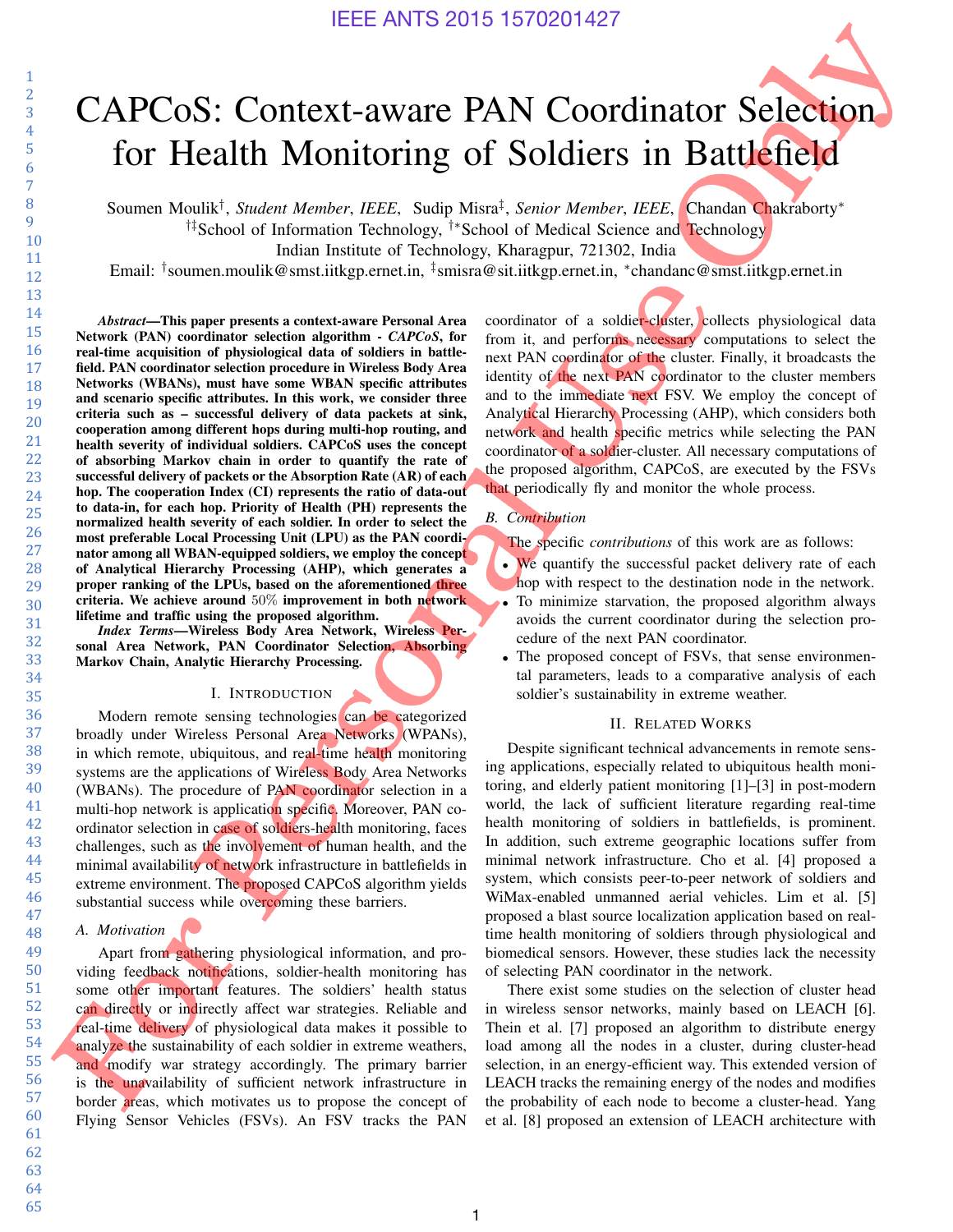

Fig. 1: Path of Flying Sensor Vehicle

sleep-wakeup based decentralized MAC protocol to minimize energy consumption. It also avoids strict requirements for synchronization in case of Time Division Multiple Access (TDMA). Junping et al. [9] proposed a time-based clusterhead selection algorithm, which is again a variant of LEACH. Handy et al. [10] extended LEACH's stochastic nature by a deterministic component in order to increase network lifetime. However, LEACH and it's variants are not context-aware in nature, and have limitations in case of ubiquitous and real-time health monitoring, as they do not consider any health specific component.

*Synthesis*: PAN coordinator selection is scenario specific, and the challenges it faces significantly depend on the scenario. The related existing algorithms finally result into random selection of PAN coordinator without considering any health or network specific components. Thus, in the proposed algorithm, we consider such aspects, and use the concept of AHP  $[11]$ – [13], to achieve a proper prioritization of the PAN-devices, in the competition of becoming the PAN coordinator of a cluster.

## III. PROBLEM SCENARIO

The IEEE 802.15.4 WPAN protocol has two primary options in network topology, such as the star topology and the peer-to-peer topology [14]. The selection of the topology depends on the application requirements. In this work, we consider a peer-to-peer network topology in order to enable multi-hop routing of messages from one device to other, until it reaches the sink. However, in case of peer-to-peer topology, one device must act as a PAN coordinator, which controls the association and disassociation of other devices of the network. PAN coordinator is the first device that chooses an unused PAN identifier and starts the communication through broadcasting beacon frames to neighboring devices. However, for better Quality of Service (QoS) dynamic and context-aware selection of PAN coordinator is necessary, which is addressed in the proposed work through.

We envision the PAN coordinator selection problem in the scenario of soldiers' health monitoring, where each soldier is equipped with body sensors and one single Local Processing Unit (LPU). The body sensors, such as electroencephalography (EEG) sensor, electrocardiogram (ECG) sensor, pulse oximeter, and accelerometer sense physical stimulation and dump data to the LPU associated with that particular soldier. The LPU is responsible for aggregating the sensed data, and computing health severity. We also consider this devices as hops that represent each soldier in the network. The operation area of the soldiers is generally vast, and it is not possible to enable star topology in this scenario. Therefore, we envision multi-hop routing enabled peer-to-peer topology, where the PAN coordinator behaves like the sink, and coordinates the communication within its cluster.

The real military operational fields, such as borders or valleys near by borders, are situated in extreme geographical locations, where availability of Internet is rare. Thus, inspired by the work of Cho et al. [4], we envision Flying Sensor Vehicles (FSVs) that periodically flies over the battleground, sense environmental parameters, and collect health data from the PAN coordinators as illustrated in Figure 1. The simultaneous acquisition of environmental data and soldiers' physiological data opens the door to comparative analysis of the both, to assess each soldier's sustainability in different extreme weather. To mitigate the energy consumption due to computational overhead among the LPUs, the FSVs perform necessary computations to execute the proposed  $CAPCoS$ algorithm, and achieve a proper selection of the next PAN coordinators, for all soldier-clusters throughout the battlefield. One FSV dictates the LPU identification number as the next PAN coordinator to the next FSV and to the cluster members, before leaving the area of a particular soldier-cluster. We assume that the initial decision regarding the PAN coordinator selection is done before deploying the WBAN-equipped soldiers to the battlefield. We employ the concept of Analytical Hierarchy Processing (AHP) to achieve a proper ranking of the LPUs, in the run of becoming the PAN coordinator. The details of the AHP-based mathematical modeling, the considered criteria, and the proposed  $CAPCoS$  algorithm, are described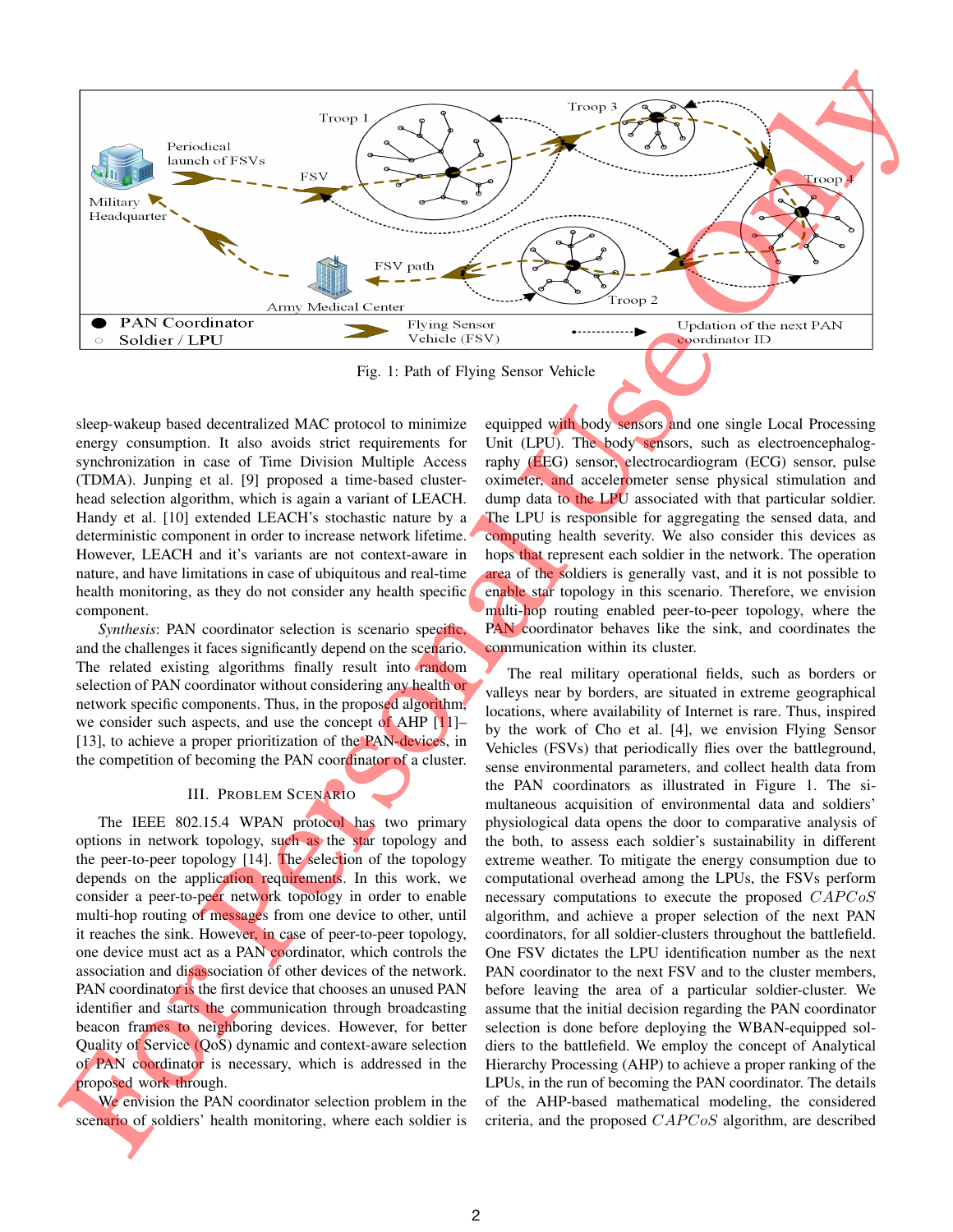in the following sections.

# IV. GENERATING CRITERIA VECTORS

We generate three vectors –  $\widetilde{AR}_t$ ,  $\widetilde{CI}_t$ , and  $\widetilde{PH}_t$  of size  $(n - 1)x1$  each, to represent the three criteria – absorption rate (AR), cooperation index (CI), and health-priority of a soldier (PH), respectively, as discussed in the previous section. Each of these vectors represent the statistics of  $(n - 1)$ soldiers except the soldier who acts as the PAN coordinator in that particular turn  $t$ . In addition, we employ the concept of absorbing Markov chain [15], in order to form the vector for absorption rate (AR), i.e.,  $AR_t$ .

Let us consider the  $(n - 1)$  non-coordinator LPUs, or soldiers, represent the transient states of the Markov chain, and the PAN coordinator represents the absorbing state. Therefore, the probability matrix of successful packet delivery is as follows:

$$
P_{suc} = \begin{pmatrix} Q & R \\ 0 & I_1 \end{pmatrix} \tag{1}
$$

where,

- Q describes the transition probability of packets from one LPU to other. Therefore, Q is a  $(n-1)x(n-1)$  matrix that represents multi-hop message routing only through the  $(n - 1)$  non-coordinator LPUs.
- $R$  describes the transition probabilities from some noncoordinator LPU to the PAN coordinator, i.e., the absorbing state in the Markov chain. Therefore,  $R$  is a non-zero  $(n-1)x1$  matrix.
- 0 is a  $1x(n-1)$  zero matrix.
- $I_1$  is a 1x1 identity matrix.

For each absorbing Markov chain, there exists a corresponding fundamental matrix  $FM_{i,j}$  that represents the expected number of steps, a process needs to be in the transient state  $j$ , if it is started in the transient state  $i$ . According to the properties of absorbing Markov chain,

$$
FM = I + Q + Q2 + ... = \sum_{m=0}^{\infty} Qm
$$
  
=  $(I_1 - Q)^{-1}$  (2)

**Definition 1.** *(Expected Delivery Time:) The expected delivery time of an LPU is the expected duration of time in which packets from that LPU successfully reach to the PAN coordinator, through multi-hop relay.*

The expected time required by all  $(n - 1)$  LPUs to send a packet successfully to the PAN coordinator, at turn  $t$ , is represented by the vector  $TR_t$ . Therefore, mathematically,

$$
\widetilde{TR}_t = FM_t * \widetilde{ET}_t \tag{3}
$$

 $\widetilde{ET}$  represents an  $(n - 1)x1$  matrix or column vector, where each element indicates the time taken in the noncoordinator LPUs during message relay. Let  $\alpha_{1,t}$ ,  $\alpha_{2,t}$ , ...,  $\alpha_{n-1,t}$  are the time duration taken by  $1^{st}$ ,  $2^{nd}$ , ...,  $(n-1)^{th}$ LPU respectively, during message relay at turn  $t$ . Therefore,  $\gamma_{i,t} = 1/\alpha_{i,t}$ , denotes the successful absorption rate of  $i^{th}$ 

LPU, and the corresponding  $(n-1)x1$  matrix or column vector  $AR_t$  represents the successful absorption rates of all LPUs, at turn  $t$ , as described in Algorithm 1. Thus,

$$
\widetilde{AR}_t = (\gamma_{1,t}, \gamma_{2,t}, \dots, \gamma_{n-1,t})^{-1}
$$
\n(4)

**Definition 2.** *(Cooperation Index:) The Cooperation Index of an LPU is the ratio of number of packets received to number of packets transmitted by that particular LPU.*

Let, the number of packets received at  $i^{th}$  LPU is  $N_{r,t}^i$ , and transmitted from the  $i^{th}$  LPU is  $N_{tr,t}^i$ , at turn t. Therefore, the cooperation index of the  $i^{th}$  LPU  $(\delta_{i,t})$ , at turn t, is as follows:

$$
\delta_{i,t} = \frac{N_{r,t}^i}{N_{tr,t}^i} \tag{5}
$$

Thus, the cooperation index values of all  $(n - 1)$  LPUs, at turn t, is represented by the vector  $CI_t$ .

$$
\widetilde{CI}_t = (\delta_{1,t}, \delta_{2,t}, ..., \delta_{n-1,t})^{-1}
$$
 (6)

**Definition 3.** *(Priority of Health:) The Priority of Health of an WBAN-equipped soldier is a normalized metric that ranges from* 0 *to* 1*, representing the severity of physiological condition of that particular soldier.*

The health priority values of all  $(n - 1)$  soldiers, at turn t, is represented by the vector  $PH_t$  and it is computed by drawing an analogy of the concept, as discussed in one of our earlier work [1].

**Algorithm 1:** CAPCoS Algorithm - PAN Coordinator **Input**:

- $P_{suc}$ : Probability matrix for successful packet delivery.
- $ET$ : Time vector representing the times taken by LPUs during packet relay, at turn  $t$ .
- The number of packets received  $N_{r,t}^i$  and transmitted  $N_{tr,t}^i$  by  $i^{th}$  LPU, at turn t.

**Output**: Criteria Vector –  $AR_t$ 

// Initialization

 $Q \leftarrow$  Matrix formed by the top  $(n-1)$  rows and  $(n-1)$  left columns of  $P_{suc}$ .

 $R \leftarrow$  Vector formed by the top  $(n - 1)$  elements of the rightmost column of  $P_{suc}$ .

// Fundamental Matrix Formation  $FM \longleftarrow (I - Q)^{-1}.$ 

// Generating Criteria Vectors **for**  $i \leftarrow 1$  **to**  $(n-1)$  **do**  $AR_i \longleftarrow$  From Equations 3 and 4.  $CI_i \longleftarrow$  From Equations 5 and 6.  $PH_i \longleftarrow$  As described in [1].

Return  $(AR,CI,PH)$ .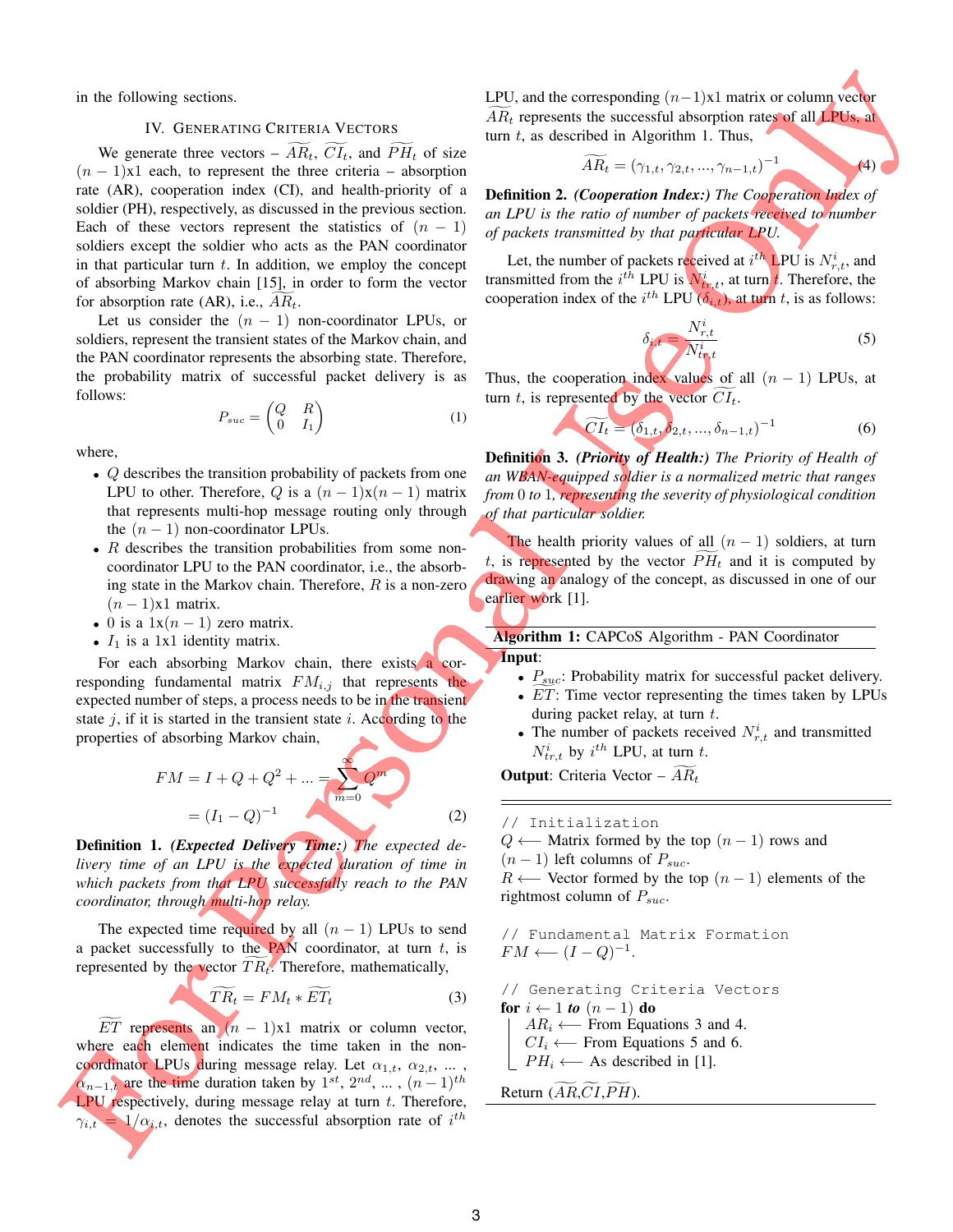#### V. CONTEXT AWARE RANKING

We discuss the initial part of the proposed  $CAPCoS$ algorithm in the previous section in Algorithm 1. The PAN coordinator conveys these three criteria vectors to the FSV, which executes the remaining part of the algorithm.

#### *A. Priority Vector Formation for Criteria*

Each criteria has some preference over others. Otherwise, we may assume that the importance of the criteria are same. This relative preference is dynamic in nature, and may be modified in each run according to the war strategy, or other external circumstances in the battlefield. We assume, this relative preference is programmed within the FSV in the form of *pairwise comparison matrix*. The matrix elements can be changed in any turn of the FSV, in order to set different relative preference among the criteria. We term this matrix as Criteria Preference Matrix (CPM). As illustrated in Equation (7), the dimension of CPM is 3x3, as we consider three criteria in our problem scenario.

$$
AR \quad CI \quad PH
$$
\n
$$
CPM_{ij,t} = \begin{array}{c c c c}\nAR & \lambda_{11,t} & \lambda_{12,t} & \lambda_{13,t} \\
CI & \lambda_{21,t} & \lambda_{22,t} & \lambda_{23,t} \\
PH & \lambda_{31,t} & \lambda_{32,t} & \lambda_{33,t}\n\end{array}
$$
\n(7)

where,  $\lambda_{ij,t}$  represents the preference of criteria *i* over criteria  $j$ . Evidently, the preference of criteria  $j$  over criteria  $i$  is,

$$
\lambda_{ji,t} = \frac{1}{\lambda_{ij,t}}
$$

 $(8)$ 

The matrix CPM is *'turn'* dependent. In different turn, the preferences among the criteria can be modified by administrator, according to their military requirement. Only the concerned authority has to change the values of  $\lambda_{ij}$ .

According to the concept of AHP, we need to normalize the preference matrix. Let us assume, the normalized matrix for criteria is CNM and the element of its  $i^{th}$  row and  $j^{th}$ column, at turn  $t$ , is represented as:

$$
\varphi_{ij,t} = \frac{\lambda_{ij,t}}{\sum_{i=1}^{3} \lambda_{ij,t}}, \text{ such that } \sum_{i=1}^{3} \varphi_{ij,t} = 1 \tag{9}
$$

Therefore, we are ready to build the 3x1 priority vector for criteria. We represent this vector as  $CPV_t$ . The vector elements are represented as:

$$
\beta_{k,t} = \frac{\sum_{j=1}^{3} \varphi_{kj,t}}{3}, \text{ such that } \sum_{k=1}^{3} \beta_{k,t} = 1 \quad (10)
$$

## *B. Priority Vector Formation for LPUs*

Along with criteria comparison, we also compare each LPU with others, depending on certain criteria. Therefore, we get different pairwise comparison matrices of LPUs for different criteria. The preference of one LPU over another means the preference of one soldier over the other. FSV

## **Algorithm 2:** CAPCoS Algorithm - FSV

**Input**:

• Criteria Vectors –  $AR_t$ ,  $CI_t$ ,  $PH_t$ 

•  $\lambda_{ij,t}$ : Elements of Criteria Preference Matrix at turn t. **Output:** Id of the PAN coordinator for next turn.

```
\nimport public\n// Priority vector\nfor k \leftarrow 1 to 3 do\n    for k \leftarrow 1 to 3 do\n    \n\n
$$
\beta_{k,t} \leftarrow \frac{1}{3} \cdot \sum_{j=1}^{3} \frac{\lambda_{kj,t}}{\sum_{k=1}^{3} \lambda_{kj,t}}
$$
\n\n// Computing total from vector elements\n    at turn t\n\nfor i \leftarrow 1 to (n - 1) do\n    \n    AR_{tot,t} \leftarrow AR_{tot,t} + AR_{it}.\n    \n    CH_{tot,t} \leftarrow CH_{tot,t} + CH_{i,t}.\n    PH_{tot,t} \leftarrow PH_{tot,t} + PH_{i,t}.\n    \n// Computing individual LPU's\n    contribution at turn t\n\nfor i \leftarrow 1 to (n - 1) do\n
```

$$
\begin{array}{r}\nAR_{i,t} \leftarrow AR_{i,t} / AR_{tot,t}, \\
CI_{i,t} \leftarrow CI_{i,t} / CI_{tot,t}, \\
PH_{i,t} \leftarrow PH_{i,t} / PH_{tot,t}.\n\end{array}
$$

LPU preference matrices formation for three criteria at turn  $t$ 

**for**  $i \leftarrow 1$  **to**  $(n-1)$  **do for**  $j \leftarrow 1$  **to**  $(n-1)$  **do** 

$$
\begin{array}{c}\n\lambda_{ij,t,AR} \leftarrow AR_i / AR_j \\
\lambda_{ij,t,CI} \leftarrow CI_i / CI_j \\
\lambda_{ij,t,PH} \leftarrow PH_i / PH_j\n\end{array}
$$

// LPU priority vector formation for three criteria at turn  $t$ 

- **for**  $k \leftarrow 1$  **to**  $(n-1)$  **do** Compute  $\beta_{k,t,AR}$ . Compute  $\beta_{k,t,CI}$ . Compute  $\beta_{k,t,PH}$ .
- // LPU vs. Criteria matrix formation at turn  $t$  -  $LCM_t$

$$
\begin{array}{c}\n\text{for } i \leftarrow 1 \text{ to } (n-1) \text{ do} \\
\delta_{i,1,t} \leftarrow \beta_{i,t,AR} \\
\delta_{i,2,t} \leftarrow \beta_{i,t,CI} \\
\delta_{i,3,t} \leftarrow \beta_{i,t,PH}.\n\end{array}
$$

// PAN coordinator selection

 $FRV_t \leftarrow LCM_t * CPV_t.$ 

 $maxVal \leftarrow$  The index of maximum vector element of vector  $FRV_t$ .

Return  $(maxVal)$ .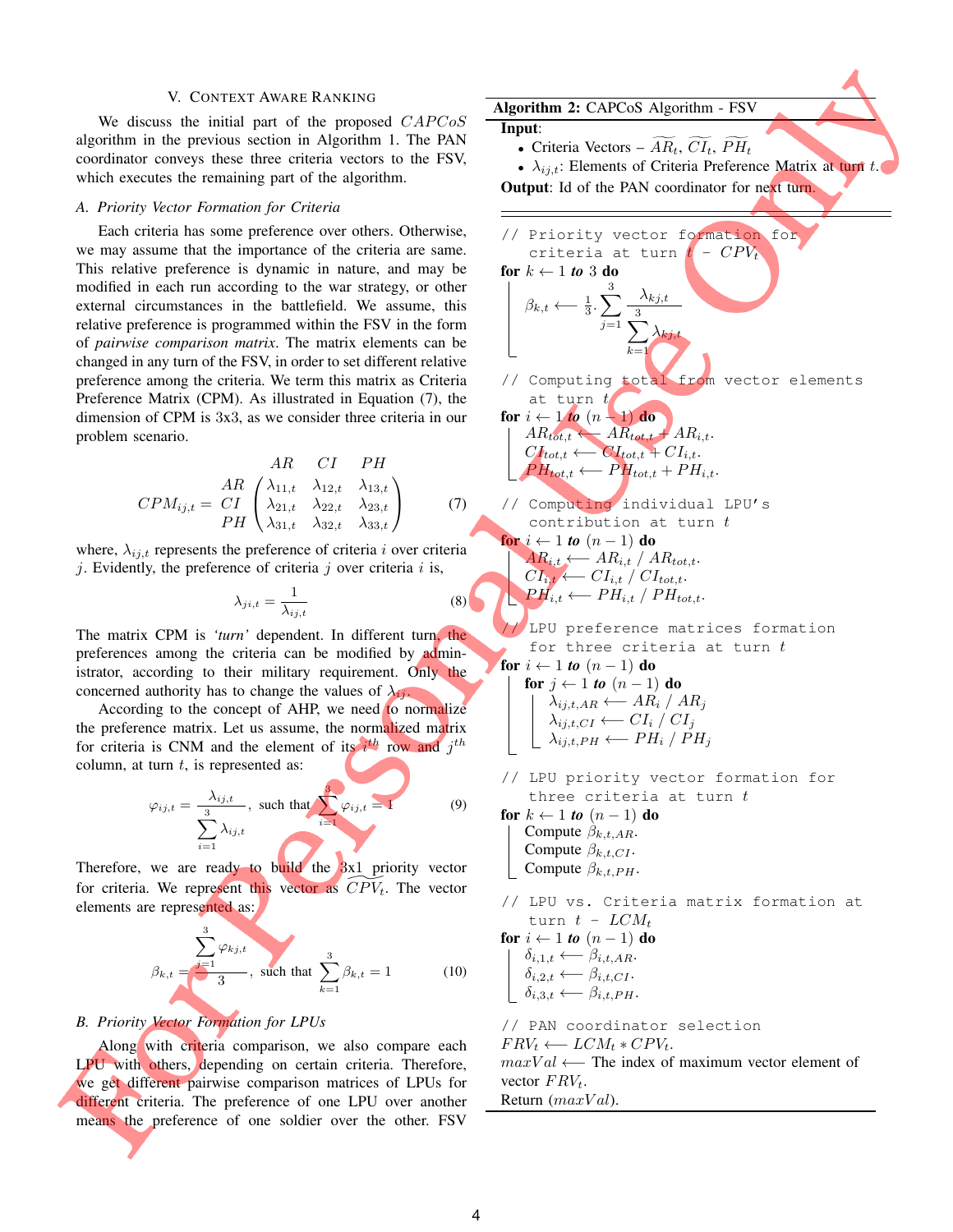

Fig. 2: Weightage of LPU and Contribution of Criteria

receives information from current PAN coordinator regarding the criteria values of all LPUs associated with the coordinator, and derive three different LPU Preference Matrix (LPM) for three different criteria, as illustrated in Algorithm 2.

In a similar manner, we further compute corresponding normalized matrices and finally the priority vectors. Let us consider the priority vectors for the LPUs, at turn  $t$  are –  $LPV_{t,AR}$ ,  $LPV_{t,CI}$ , and  $LPV_{t,PH}$ , respectively for the criteria AR, CI, and PH. The elements of vector  $LPV_{t,AR}$ ,  $LPV_{t,SP}$ , and  $\widetilde{LPV_{t,PH}}$ , respectively, are represented below.

$$
\beta_{k,t,AR} = \frac{1}{n-1} \cdot \sum_{j=1}^{n-1} \frac{\lambda_{kj,t,AR}}{\sum_{k=1}^{n-1} \lambda_{kj,t,AR}}.
$$
\n
$$
\beta_{k,t,CI} = \frac{1}{n-1} \cdot \sum_{j=1}^{n-1} \frac{\lambda_{kj,t,CI}}{\sum_{k=1}^{n-1} \lambda_{kj,t,CI}}.
$$
\n(12)

$$
\beta_{k,t,PH} = \frac{1}{n-1} \sum_{j=1}^{n-1} \frac{\lambda_{kj,t,PH}}{\sum_{k,j,t,PH} \lambda_{kj,t,PH}}
$$
(13)

 $k=1$ 

 $\lambda_{kj,t,CI}$ 

such that,  $\sum_{n=1}^{n-1}$  $k=1$  $\beta_{k,t,AR} = \sum^{n-1}$  $k=1$  $\beta_{k,t,CI}$  =  $\sum_{n=1}^{n-1}$  $k=1$  $\beta_{k,t,PH} = 1.$ 

## *C. PAN Coordinator Selection*

In order to derive the final ranking of LPUs with respect to the criteria we consider in our work, we form a  $(n-1)x3$ matrix in which rows represent the associated LPUs and the columns represent the three criteria. We term this matrix as  $LCM_t$ . The Final Ranking Vector at turn t is represented as:

$$
\widetilde{FRV_t} = LCM_t * \widetilde{CPU_t}
$$
\n(14)

We pick the index of the maximum element of vector  $FRV_t$ , and assign the corresponding LPU as the PAN coordinator of the next turn.

Different existing algorithms on cluster head selection in wireless sensor networks fail to provide efficient result in case of WBANs, and turn equivalent to random cluster head selection. Moreover, criteria should be chosen according to the scenario. We choose the real-life scenario of soldiers' health monitoring in battlefield, and consider three criteria as discussed earlier.

VI. ANALYTICAL RESULT

## *A. Effect of Criteria*

Absorption rate, cooperation index, and priority of health are the three criteria we consider in this work. The criteria preference matrix we employ in our analytics is given below.

$$
AR \quad CI \quad PH
$$
\n
$$
CPM = \begin{array}{c|cc}\nAR & 1 & 2 & 3 \\
CI & \frac{1}{2} & 1 & 2 \\
PH & \frac{1}{3} & \frac{1}{2} & 1\n\end{array}
$$
\n(15)

Figure 2 illustrates the final ranking after simulating an experiment with 10 LPUs. From Figure 2(a) it is evident that the  $3^{rd}$  LPU has the highest weightage, therefore, CAPCoS selects this LPU as the PAN coordinator for next run. Figure 2(b) depicts the criteria-wise contribution of each LPU, where evidently the  $3^{rd}$  LPU shows considerable amount of contribution in each criteria. Among the other close competitor  $1^{st}$ ,  $2^{nd}$ , and  $5^{th}$  LPUs are notable. However, priority of health and cooperation index is very low in case of  $1^{st}$  and  $2^{nd}$  LPU respectively, and between  $3^{rd}$  and  $5^{th}$  LPU, the prior is the comparatively better choice. While computing the absorption rate of each LPU through the properties of absorbing Markov chain, we consider the transmission range as 2 hops with success probability 0.8.

#### *B. Network Performance*

We compare the proposed CAPCoS algorithm with random selection of PAN coordinator, and we show that CAPCoS is the better choice if we analyze the network perspectives of the system. The network parameters and the corresponding values we consider in our work, are summarized in Table I.